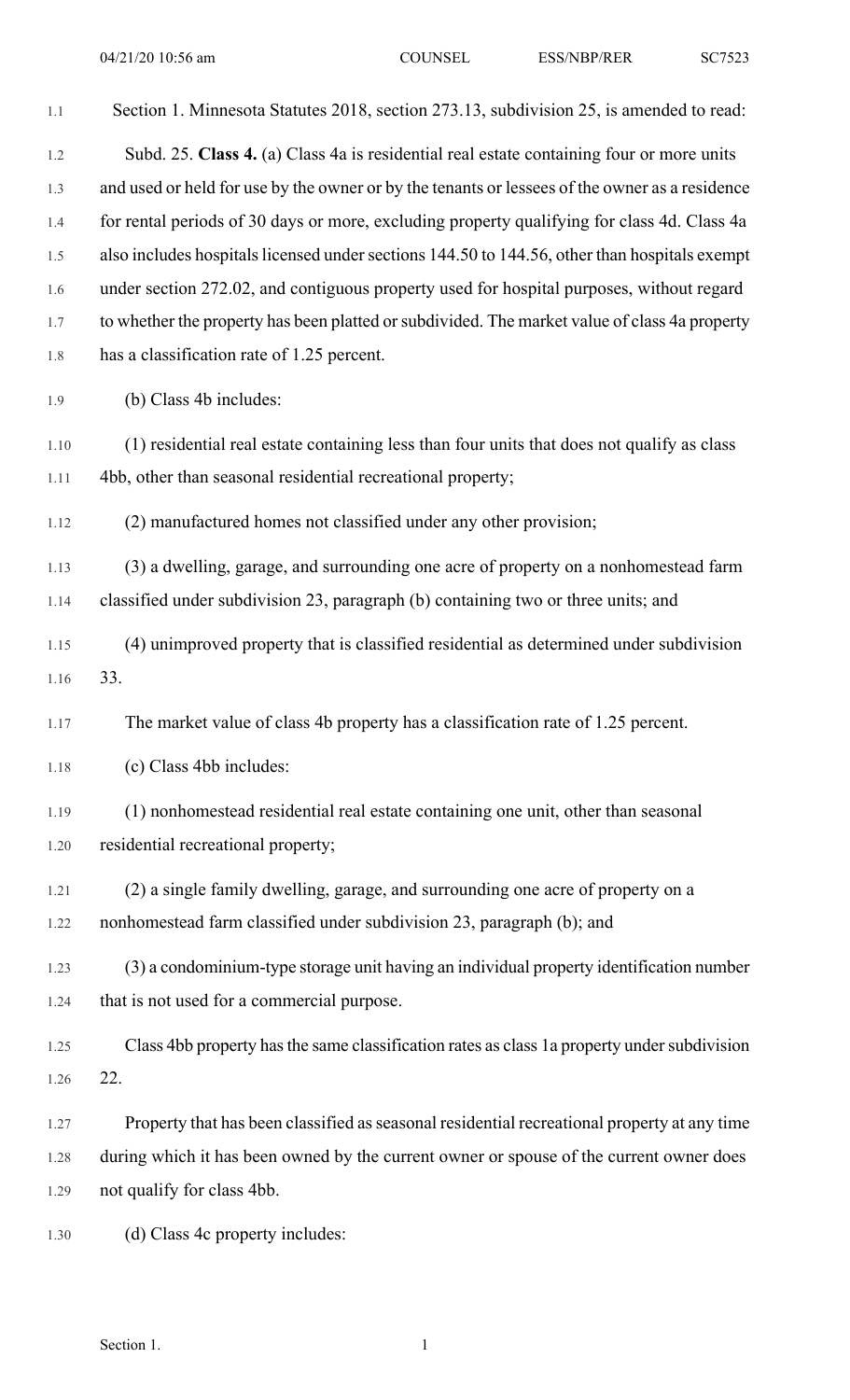2.1 (1) except as provided in subdivision 22, paragraph (c), real and personal property 2.2 devoted to commercial temporary and seasonal residential occupancy for recreation purposes, 2.3 for not more than 250 days in the year preceding the year of assessment. For purposes of 2.4 this clause, property is devoted to a commercial purpose on a specific day if any portion of 2.5 the property is used for residential occupancy, and a fee is charged for residential occupancy. 2.6 Class 4c property under this clause must contain three or more rental units. A "rental unit" 2.7 is defined as a cabin, condominium, townhouse, sleeping room, or individual camping site 2.8 equipped with water and electrical hookups for recreational vehicles. A camping pad offered 2.9 for rent by a property that otherwise qualifies for class 4c under this clause is also class 4c 2.10 under this clause regardless of the term of the rental agreement, as long as the use of the 2.11 camping pad does not exceed 250 days. In order for a property to be classified under this 2.12 clause, either (i) the business located on the property must provide recreational activities, 2.13 at least 40 percent of the annual gross lodging receipts related to the property must be from 2.14 business conducted during 90 consecutive days, and either (A) at least 60 percent of all paid 2.15 bookings by lodging guests during the year must be for periods of at least two consecutive 2.16 nights; or (B) at least 20 percent of the annual gross receipts must be from charges for 2.17 providing recreational activities, or (ii) the business must contain 20 or fewer rental units, 2.18 and must be located in a township or a city with a population of 2,500 or less located outside 2.19 the metropolitan area, as defined under section 473.121, subdivision 2, that contains a portion 2.20 of a state trail administered by the Department of Natural Resources. For purposes of item  $2.21$  (i)(A), a paid booking of five or more nights shall be counted as two bookings. Class 4c 2.22 property also includes commercial use real property used exclusively for recreational 2.23 purposesin conjunction with other class 4c property classified under this clause and devoted 2.24 to temporary and seasonal residential occupancy for recreational purposes, up to a total of 2.25 two acres, provided the property is not devoted to commercial recreational use for more 2.26 than 250 days in the year preceding the year of assessment and is located within two miles 2.27 of the class 4c property with which it is used. In order for a property to qualify for 2.28 classification under this clause, the owner must submit a declaration to the assessor 2.29 designating the cabins or units occupied for 250 days or less in the year preceding the year 2.30 of assessment by January 15 of the assessment year. Those cabins or units and a proportionate 2.31 share of the land on which they are located must be designated class 4c under this clause 2.32 as otherwise provided. The remainder of the cabins or units and a proportionate share of 2.33 the land on which they are located will be designated as class 3a. The owner of property 2.34 desiring designation as class 4c property under this clause must provide guest registers or 2.35 other records demonstrating that the units for which class 4c designation is sought were not 2.36 occupied for more than 250 days in the year preceding the assessment if so requested. The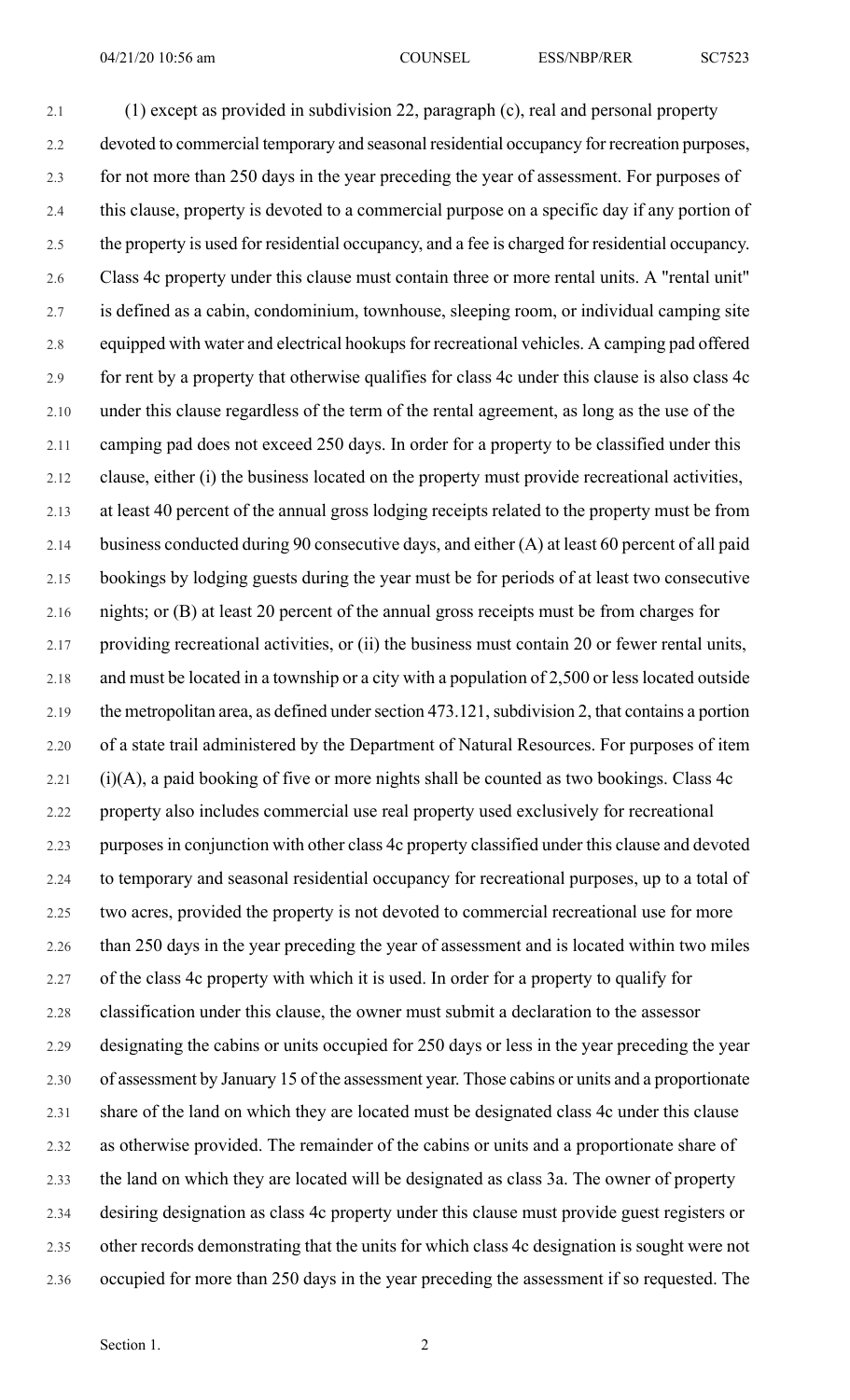3.1 portion of a property operated as a (1) restaurant, (2) bar, (3) gift shop, (4) conference center 3.2 or meeting room, and (5) other nonresidential facility operated on a commercial basis not 3.3 directly related to temporary and seasonal residential occupancy for recreation purposes 3.4 does not qualify for class 4c. For the purposes of this paragraph, "recreational activities" 3.5 means renting ice fishing houses, boats and motors, snowmobiles, downhill or cross-country 3.6 ski equipment; providing marina services, launch services, or guide services; or selling bait 3.7 and fishing tackle;

3.8 (2) qualified property used as a golf course if:

3.9 (i) it is open to the public on a daily fee basis. It may charge membership fees or dues, 3.10 but a membership fee may not be required in order to use the property for golfing, and its 3.11 green fees for golfing must be comparable to green fees typically charged by municipal 3.12 courses; and

3.13 (ii) it meets the requirements of section 273.112, subdivision 3, paragraph (d).

3.14 A structure used as a clubhouse, restaurant, or place of refreshment in conjunction with 3.15 the golf course is classified as class 3a property;

3.16 (3) real property up to a maximum of three acres of land owned and used by a nonprofit 3.17 community service oriented organization and not used for residential purposes on either a 3.18 temporary or permanent basis, provided that:

3.19 (i) the property is not used for a revenue-producing activity for more than six days in 3.20 the calendar year preceding the year of assessment; or

3.21 (ii) the organization makes annual charitable contributions and donations at least equal 3.22 to the property's previous year's property taxes and the property is allowed to be used for 3.23 public and community meetings or events for no charge, as appropriate to the size of the 3.24 facility.

3.25 For purposes of this clause:

3.26 (A) "charitable contributions and donations" has the same meaning as lawful gambling 3.27 purposes under section 349.12, subdivision 25, excluding those purposes relating to the 3.28 payment of taxes, assessments, fees, auditing costs, and utility payments;

3.29 (B) "property taxes" excludes the state general tax;

3.30 (C) a "nonprofit community service oriented organization" means any corporation, 3.31 society, association, foundation, or institution organized and operated exclusively for 3.32 charitable, religious, fraternal, civic, or educational purposes, and which is exempt from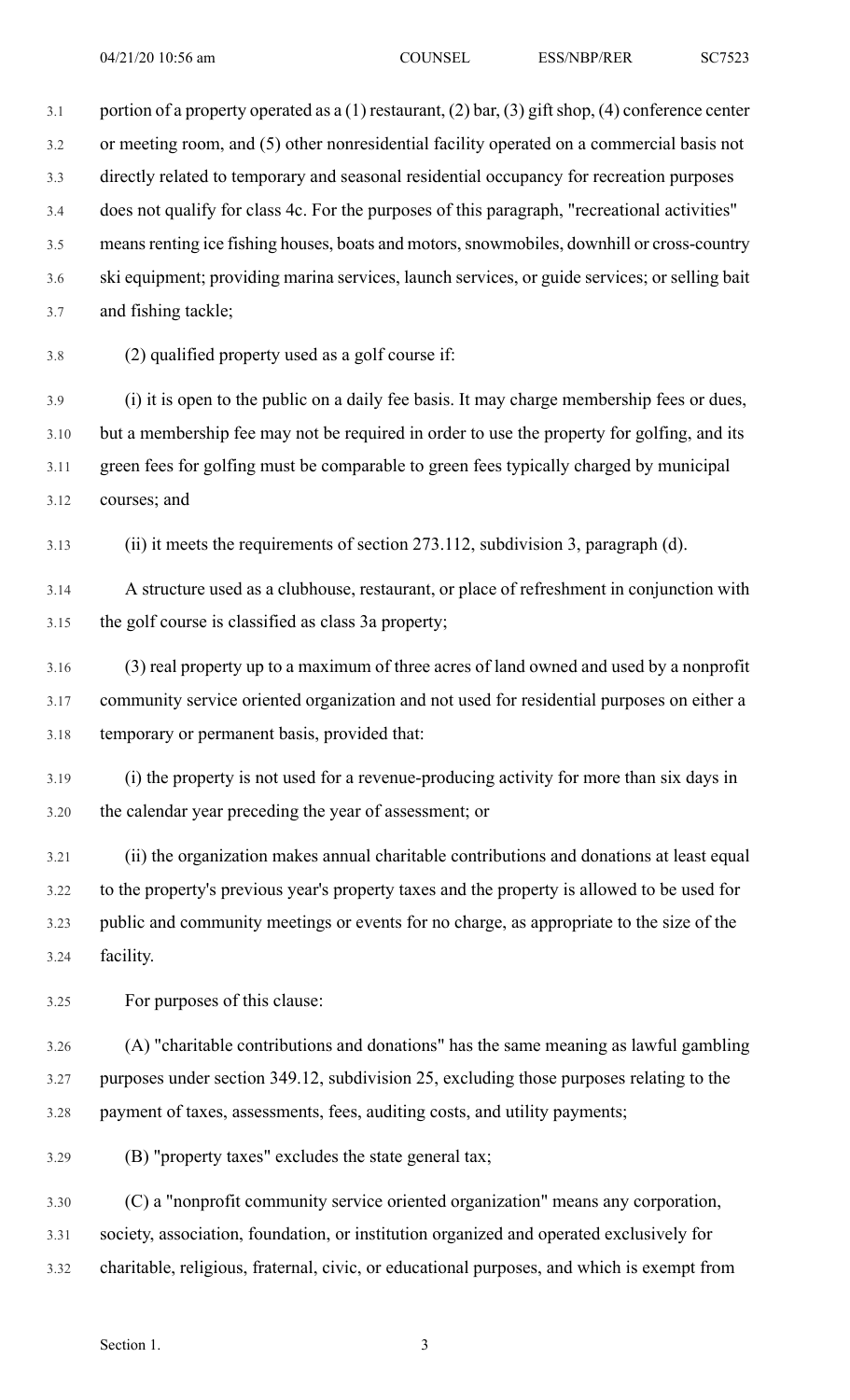4.1 federal income taxation pursuant to section  $501(c)(3)$ ,  $(8)$ ,  $(10)$ , or  $(19)$  of the Internal 4.2 Revenue Code; and

4.3 (D) "revenue-producing activities" shall include but not be limited to property or that 4.4 portion of the property that is used as an on-sale intoxicating liquor or 3.2 percent malt 4.5 liquor establishment licensed under chapter 340A, a restaurant open to the public, bowling 4.6 alley, a retail store, gambling conducted by organizations licensed under chapter 349, an 4.7 insurance business, or office or other space leased or rented to a lessee who conducts a 4.8 for-profit enterprise on the premises.

4.9 Any portion of the property not qualifying under either item (i) or (ii) is class 3a. The 4.10 use of the property for social events open exclusively to members and their guests for periods 4.11 of less than 24 hours, when an admission is not charged nor any revenues are received by 4.12 the organization shall not be considered a revenue-producing activity.

4.13 The organization shall maintain records of its charitable contributions and donations 4.14 and of public meetings and events held on the property and make them available upon 4.15 request any time to the assessor to ensure eligibility. An organization meeting the requirement 4.16 under item (ii) must file an application by May 1 with the assessor for eligibility for the 4.17 current year's assessment. The commissioner shall prescribe a uniform application form 4.18 and instructions;

4.19 (4) postsecondary student housing of not more than one acre of land that is owned by a 4.20 nonprofit corporation organized under chapter 317A and is used exclusively by a student 4.21 cooperative, sorority, or fraternity for on-campus housing or housing located within two 4.22 miles of the border of a college campus;

4.23 (5)(i) manufactured home parks as defined in section 327.14, subdivision 3, excluding 4.24 manufactured home parks described in items (ii) and (iii), (ii) manufactured home parks as 4.25 defined in section 327.14, subdivision 3, that are described in section 273.124, subdivision 4.26 3a, and (iii) class I manufactured home parks as defined in section 327C.01, subdivision 4.27 13;

4.28 (6) real property that is actively and exclusively devoted to indoor fitness, health, social, 4.29 recreational, and related uses, is owned and operated by a not-for-profit corporation, and is 4.30 located within the metropolitan area as defined in section 473.121, subdivision 2;

4.31 (7) a leased or privately owned noncommercial aircraft storage hangar not exempt under 4.32 section 272.01, subdivision 2, and the land on which it is located, provided that: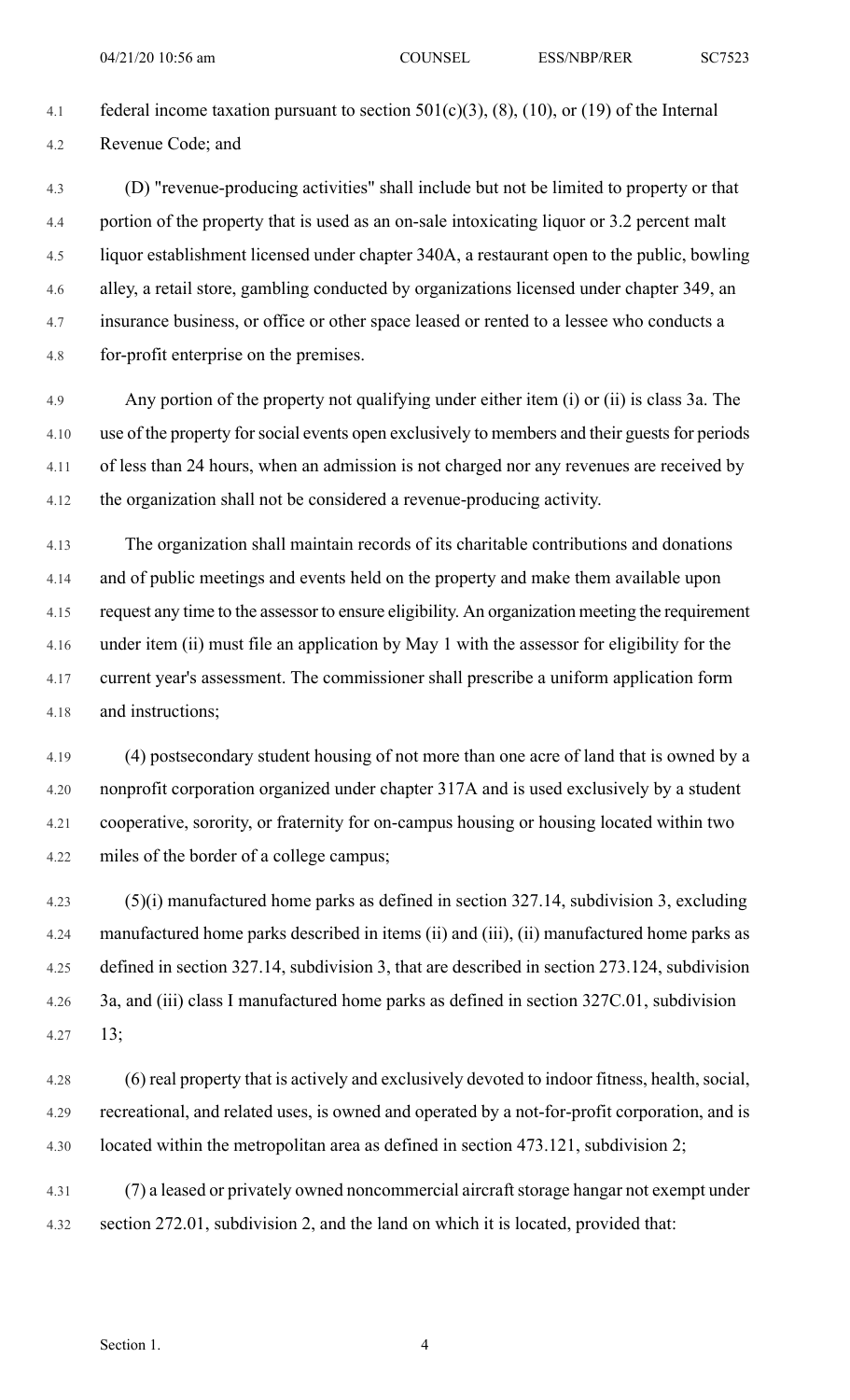| 5.1  | (i) the land is on an airport owned or operated by a city, town, county, Metropolitan         |
|------|-----------------------------------------------------------------------------------------------|
| 5.2  | Airports Commission, or group thereof; and                                                    |
| 5.3  | (ii) the land lease, or any ordinance or signed agreement restricting the use of the leased   |
| 5.4  | premise, prohibits commercial activity performed at the hangar.                               |
| 5.5  | If a hangar classified under this clause is sold after June 30, 2000, a bill of sale must be  |
| 5.6  | filed by the new owner with the assessor of the county where the property is located within   |
| 5.7  | 60 days of the sale;                                                                          |
| 5.8  | (8) a privately owned noncommercial aircraft storage hangar not exempt under section          |
| 5.9  | 272.01, subdivision 2, and the land on which it is located, provided that:                    |
| 5.10 | (i) the land abuts a public airport; and                                                      |
| 5.11 | (ii) the owner of the aircraft storage hangar provides the assessor with a signed agreement   |
| 5.12 | restricting the use of the premises, prohibiting commercial use or activity performed at the  |
| 5.13 | hangar; and                                                                                   |
| 5.14 | (9) residential real estate, a portion of which is used by the owner for homestead purposes,  |
| 5.15 | and that is also a place of lodging, if all of the following criteria are met:                |
| 5.16 | (i) rooms are provided for rent to transient guests that generally stay for periods of 14     |
| 5.17 | or fewer days;                                                                                |
| 5.18 | (ii) meals are provided to persons who rent rooms, the cost of which is incorporated in       |
| 5.19 | the basic room rate;                                                                          |
| 5.20 | (iii) meals are not provided to the general public except for special events on fewer than    |
| 5.21 | seven days in the calendar year preceding the year of the assessment; and                     |
| 5.22 | (iv) the owner is the operator of the property.                                               |
| 5.23 | The market value subject to the 4c classification under this clause is limited to five rental |
| 5.24 | units. Any rental units on the property in excess of five, must be valued and assessed as     |
| 5.25 | class 3a. The portion of the property used for purposes of a homestead by the owner must      |
| 5.26 | be classified as class 1a property under subdivision 22;                                      |
| 5.27 | (10) real property up to a maximum of three acres and operated as a restaurant as defined     |
| 5.28 | under section 157.15, subdivision 12, provided it: (i) is located on a lake as defined under  |
| 5.29 | section 103G.005, subdivision 15, paragraph (a), clause (3); and (ii) is either devoted to    |
| 5.30 | commercial purposes for not more than 250 consecutive days, or receives at least 60 percent   |
| 5.31 | of its annual gross receipts from business conducted during four consecutive months. Gross    |
| 5.32 | receipts from the sale of alcoholic beverages must be included in determining the property's  |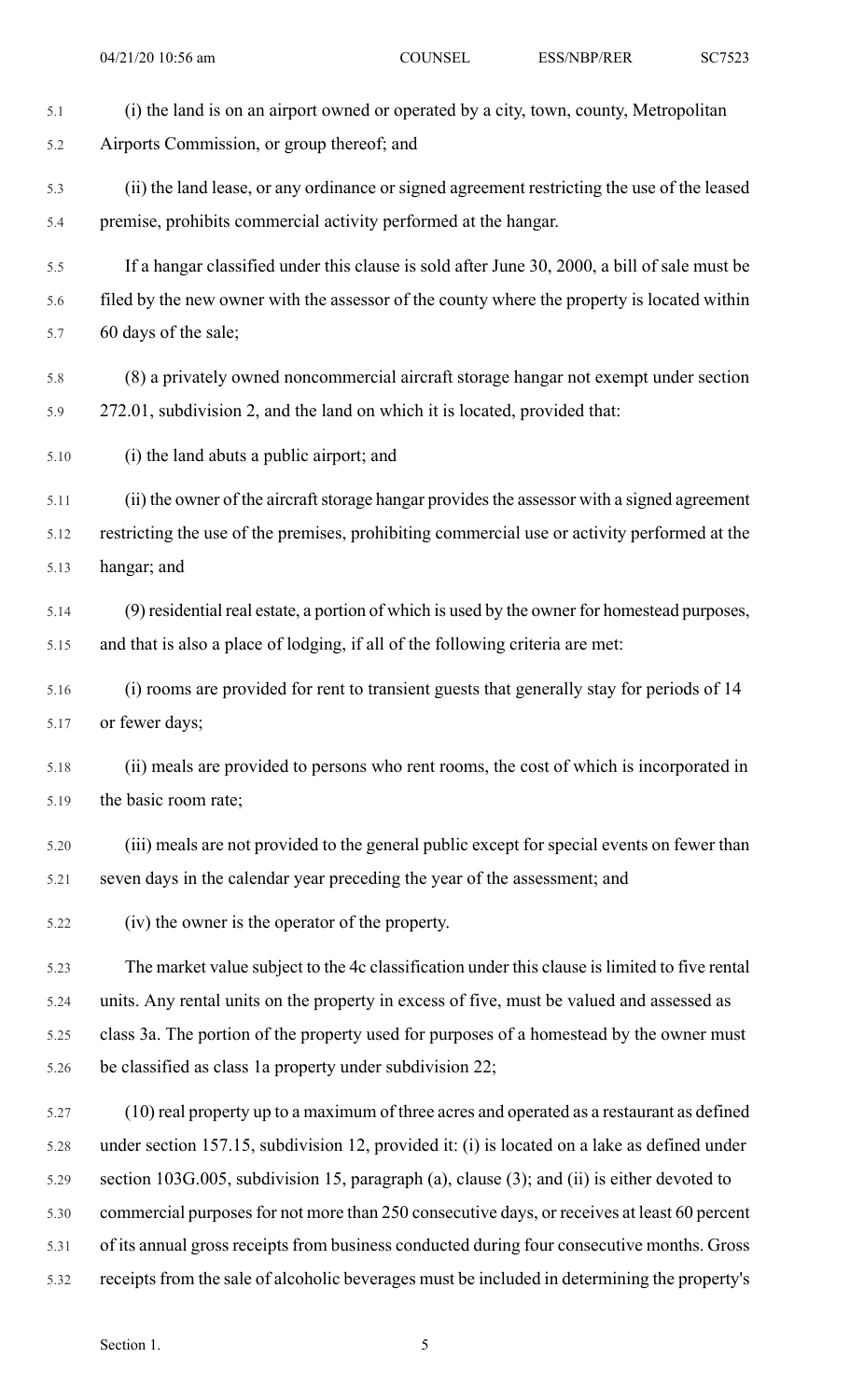6.1 qualification under item (ii). The property's primary business must be as a restaurant and 6.2 not as a bar. Gross receipts from gift shop sales located on the premises must be excluded. 6.3 Owners of real property desiring 4c classification under this clause must submit an annual 6.4 declaration to the assessor by February 1 of the current assessment year, based on the 6.5 property's relevant information for the preceding assessment year;

6.6 (11) lakeshore and riparian property and adjacent land, not to exceed six acres, used as 6.7 a marina, as defined in section 86A.20, subdivision 5, which is made accessible to the public 6.8 and devoted to recreational use for marina services. The marina owner must annually provide 6.9 evidence to the assessor that it provides services, including lake or river access to the public 6.10 by means of an access ramp or other facility that is either located on the property of the 6.11 marina or at a publicly owned site that abuts the property of the marina. No more than 800 6.12 feet of lakeshore may be included in this classification. Buildings used in conjunction with 6.13 a marina for marina services, including but not limited to buildings used to provide food 6.14 and beverage services, fuel, boat repairs, or the sale of bait or fishing tackle, are classified 6.15 as class 3a property; and

6.16 (12) real and personal property devoted to noncommercial temporary and seasonal 6.17 residential occupancy for recreation purposes.

6.18 Class 4c property has a classification rate of 1.5 percent of market value, except that (i) 6.19 each parcel of noncommercial seasonal residential recreational property under clause (12) 6.20 hasthe same classification rates as class 4bb property, (ii) manufactured home parks assessed 6.21 under clause (5), item (i), have the same classification rate as class 4b property, the market 6.22 value of manufactured home parks assessed under clause (5), item (ii), have a classification 6.23 rate of 0.75 percent if more than 50 percent of the lots in the park are occupied by 6.24 shareholders in the cooperative corporation or association and a classification rate of one 6.25 percent if 50 percent or less of the lots are so occupied, and class I manufactured home 6.26 parks as defined in section 327C.01, subdivision 13, have a classification rate of 1.0 percent, 6.27 (iii) commercial-use seasonal residential recreational property and marina recreational land 6.28 as described in clause (11), has a classification rate of one percent for the first \$500,000 of 6.29 market value, and 1.25 percent for the remaining market value, (iv) the market value of 6.30 property described in clause (4) has a classification rate of one percent, (v) the market value 6.31 of property described in clauses (2), (6), and (10) has a classification rate of 1.25 percent, 6.32 (vi) that portion of the market value of property in clause (9) qualifying for class 4c property 6.33 has a classification rate of 1.25 percent, and (vii) property qualifying for classification under 6.34 clause (3) that is owned or operated by a congressionally chartered veterans organization 6.35 has a classification rate of one percent. The commissioner of veterans affairs must provide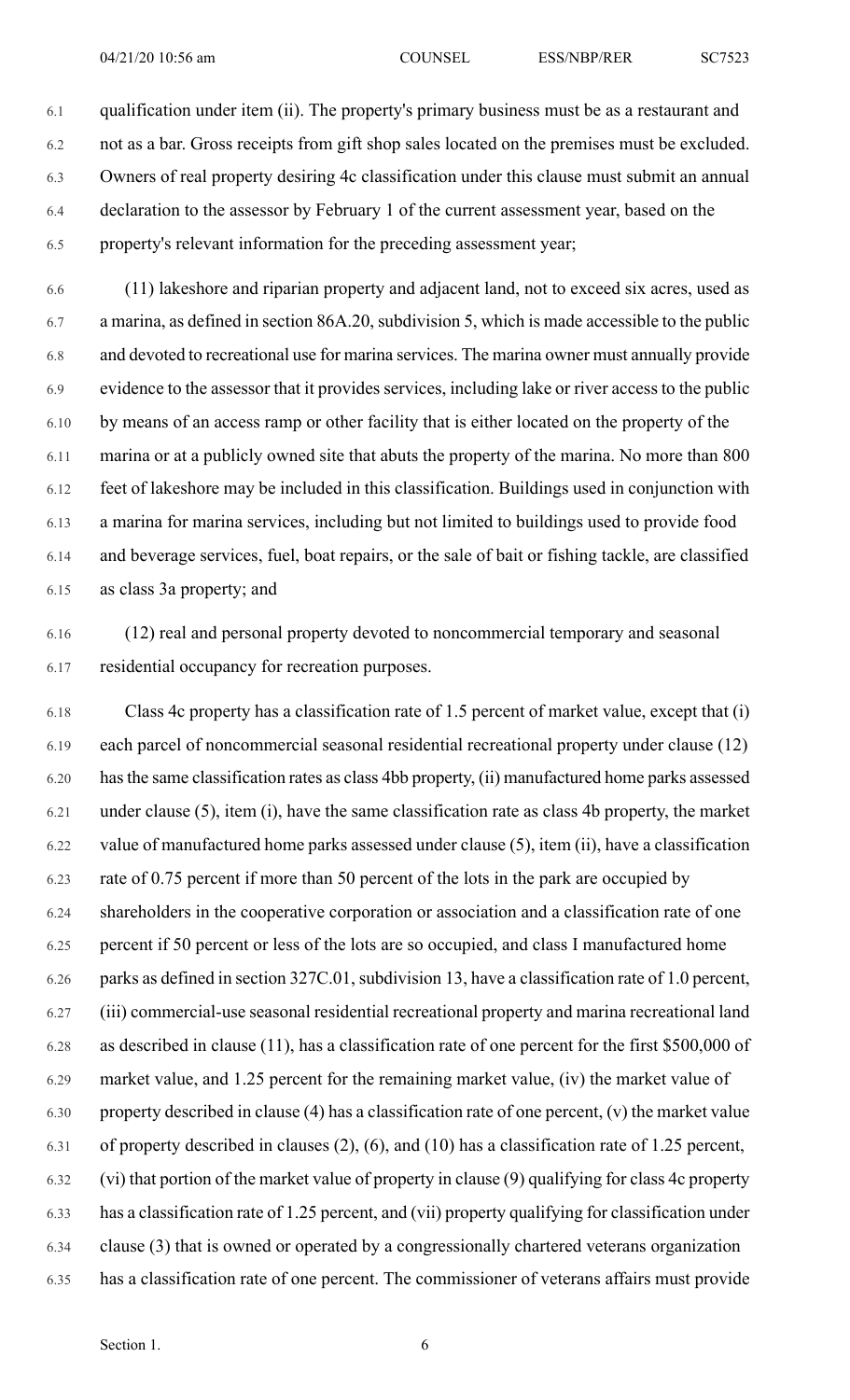7.1 a list of congressionally chartered veterans organizations to the commissioner of revenue 7.2 by June 30, 2017, and by January 1, 2018, and each year thereafter.

7.3 (e) Class 4d property is qualifying low-income rental housing certified to the assessor 7.4 by the Housing Finance Agency under section 273.128, subdivision 3. If only a portion of 7.5 the units in the building qualify as low-income rental housing units as certified under section 7.6 273.128, subdivision 3, only the proportion of qualifying units to the total number of units 7.7 in the building qualify for class 4d. The remaining portion of the building shall be classified 7.8 by the assessor based upon its use. Class 4d also includes the same proportion of land as 7.9 the qualifying low-income rental housing units are to the total units in the building. For all 7.10 properties qualifying as class 4d, the market value determined by the assessor must be based 7.11 on the normal approach to value using normal unrestricted rents. Class 4d property has a 7.12 classification rate of 0.25 percent.

7.13 (f) The first tier of market value of class 4d property has a classification rate of 0.75 7.14 percent. The remaining value of class 4d property has a classification rate of 0.25 percent. 7.15 For the purposes of this paragraph, the "first tier of market value of class 4d property" means 7.16 the market value of each housing unit up to the first tier limit. For the purposes of this 7.17 paragraph, all class 4d property value must be assigned to individual housing units. The 7.18 first tier limit is \$100,000 for assessment year 2014. For subsequent years, the limit is 7.19 adjusted each year by the average statewide change in estimated market value of property 7.20 classified as class 4a and 4d under this section for the previous assessment year, excluding 7.21 valuation change due to new construction, rounded to the nearest \$1,000, provided, however, 7.22 that the limit may never be less than \$100,000. Beginning with assessment year 2015, the 7.23 commissioner of revenue must certify the limit for each assessment year by November 1 7.24 of the previous year.

7.25 **EFFECTIVE DATE.** This section is effective beginning with taxes payable in 2021.

7.26 Sec. 2. Minnesota Statutes 2019 Supplement, section 290.0132, subdivision 7, is amended 7.27 to read:

7.28 Subd. 7. **Charitable contributionsfor taxpayers who do not itemize.** For an individual 7.29 who does not itemize deductions under section 290.0132, subdivision 19, for the taxable 7.30 year, an amount equal to  $50,60$  percent of the excess of charitable contributions over  $$500$ 7.31 \$300 allowable as a deduction for the taxable year under section 290.0122, subdivision 4, 7.32 is a subtraction. The subtraction under this subdivision must not include a distribution that 7.33 is excluded from federal adjusted gross income and that is not deductible under section 7.34 408(d)(8)(E) of the Internal Revenue Code.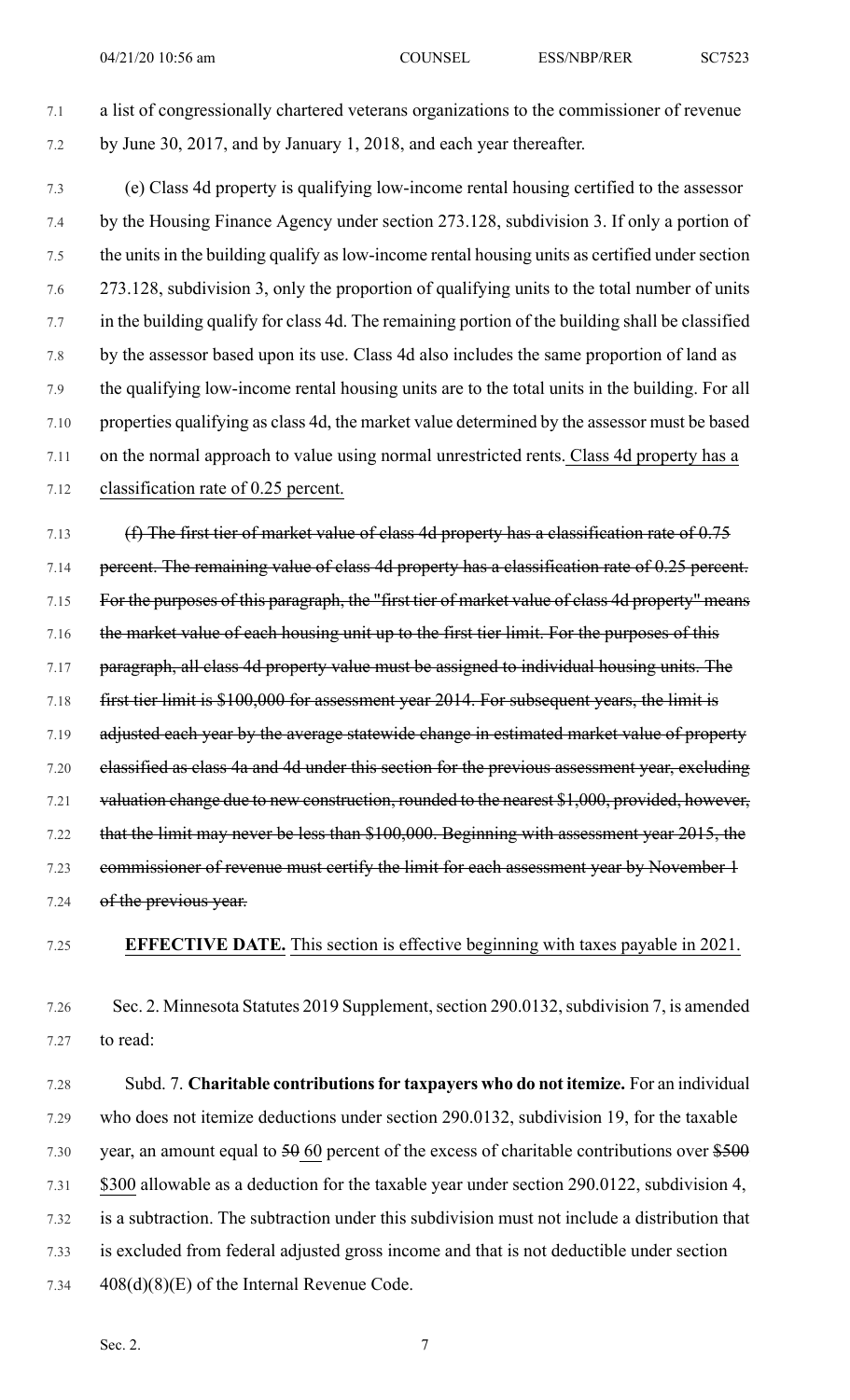| 8.1     | <b>EFFECTIVE DATE.</b> This section is effective for taxable years beginning after December                     |
|---------|-----------------------------------------------------------------------------------------------------------------|
| 8.2     | 31, 2019.                                                                                                       |
|         |                                                                                                                 |
| 8.3     | Sec. 3. Minnesota Statutes 2018, section 290.0674, subdivision 2, is amended to read:                           |
| 8.4     | Subd. 2. Limitations. (a) For claimants with adjusted gross income not greater than                             |
| 8.5     | \$33,500 the income eligibility guideline, the maximum credit allowed for a family is \$1,000                   |
| 8.6     | multiplied by the number of qualifying children in kindergarten through grade 12 in the                         |
| 8.7     | family. The maximum credit for families with one qualifying child in kindergarten through                       |
| $8.8\,$ | grade 12 is reduced by \$1 for each \$4 of household adjusted gross income over $$33,500$                       |
| 8.9     | the income eligibility guideline, and the maximum credit for families with two or more                          |
| 8.10    | qualifying children in kindergarten through grade 12 is reduced by \$2 for each \$4 of                          |
| 8.11    | household adjusted gross income over \$33,500 the income eligibility guideline, but in no                       |
| 8.12    | case is the credit less than zero.                                                                              |
| 8.13    | (b) For purposes of this subdivision, "income eligibility guideline" means the greater of                       |
| 8.14    | \$33,500 or the amounts determined under United States Code, title 42, section 1758(b)(1),                      |
| 8.15    | for reduced-price lunch as of July 1 of the taxable year. For purposes of determining the                       |
| 8.16    | income eligibility guideline, the taxpayer's household size equals the sum of:                                  |
|         | (1) two for a married couple filing a joint return, or one for all other taxpayers; plus                        |
| 8.17    |                                                                                                                 |
| 8.18    | (2) the number of the taxpayer's dependents, as defined in section 152 of the Internal                          |
| 8.19    | Revenue Code.                                                                                                   |
| 8.20    | $\overline{a}$ (c) In the case of a married claimant, a credit is not allowed unless a joint income             |
| 8.21    | tax return is filed.                                                                                            |
|         |                                                                                                                 |
| 8.22    | $\left(\frac{e}{e}\right)$ (d) For a nonresident or part-year resident, the credit determined under subdivision |
| 8.23    | 1 and the maximum credit amount in paragraph (a) must be allocated using the percentage                         |
| 8.24    | calculated in section 290.06, subdivision 2c, paragraph (e).                                                    |
| 8.25    | <b>EFFECTIVE DATE.</b> This section is effective for taxable years beginning after December                     |
| 8.26    | 31, 2019.                                                                                                       |
|         |                                                                                                                 |
| 8.27    | Sec. 4. Minnesota Statutes 2018, section 469.176, is amended by adding a subdivision to                         |
| 8.28    | read:                                                                                                           |
| 8.29    | Subd. 4n. Temporary authority during peacetime public health emergency. (a) For                                 |
| 8.30    | purposes of this section, "peacetime public health emergency" means any peacetime                               |
| 8.31    | emergency declared by the governor in an executive order that relates to the infectious                         |
| 8.32    | disease known as COVID-19.                                                                                      |